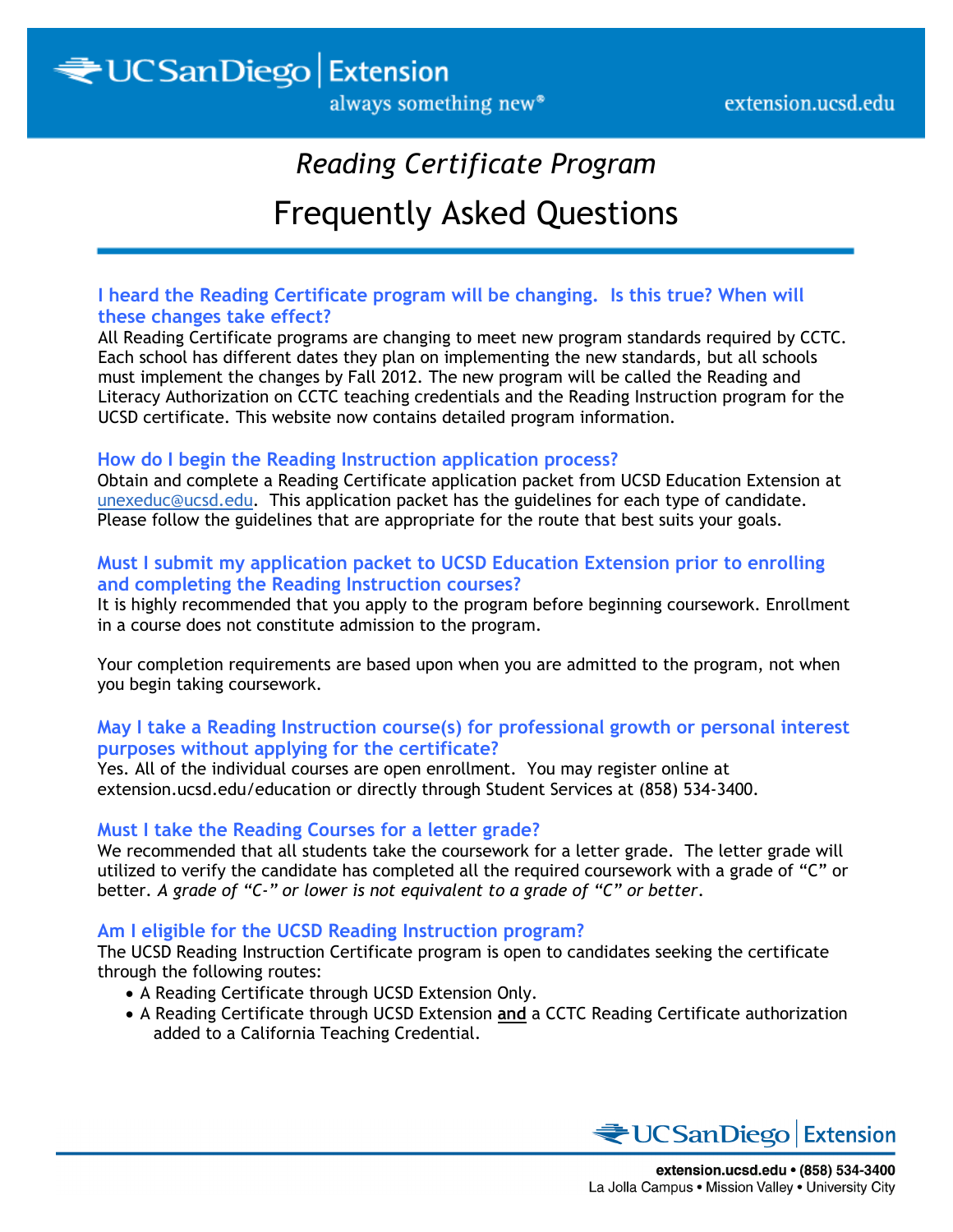## **Is the CCTC - Reading Certificate a teaching credential?**

The Reading Certificate is an authorization added to an existing California teaching credential and cannot be obtained unless you hold the appropriate California credential.

### **What qualifications are required to apply to the Reading Certificate program?**

Each student is required to submit a formal application to the certificate program for either route that they select.

The qualifications for admission to the Reading Certificate – **UCSD Only** program are as follows:

- 1. Candidate must hold a bachelor's degree or higher
- 2. Submission of completed application packet including:
	- a. Completed application form
	- b. Official transcripts verifying bachelor's degree or higher
	- c. A Statement of Intent
- 3. Application Fee

Qualifications for admission to the Reading Certificate – **UCSD and CCTC** program are as follows:

- 1. Candidate must hold a bachelor's degree or higher.
- 2. Possess a valid California Multiple Subjects Teaching Credential or a valid Single Subject Teaching Credential.
- 3. Possess a valid California English learner authorization.
- 4. Submission of completed application packet including:
	- a. Completed application form
	- b. Official transcripts verifying bachelor's degree or higher.
	- c. Copies of your California Teaching Credential and the California English learner authorization.
	- d. A letter of verification is required to validate teaching experience.
	- e. All applicants must have at least 3 years of full-time teaching experience. This experience can be in any grade or subject, preschool through adults. Acceptable experience **does not** include student teaching, or teaching while holding an emergency permit. Full-time teaching experience outside of California may be accepted.
	- f.A Statement of Intent
- 5. Certificate Fee

## **What if I do not possess all of the required application documents? Do I need to obtain all of these documents before enrolling in courses?**

No. You may enroll in a course before you are admitted to the program if you would like. Enrollment in a course is not equivalent to admission to the program. Specific courses may require prerequisites. Please contact the Education Office at [unexeduc@ucsd.edu](mailto:unexeduc@ucsd.edu) prior to registering for any other courses.

## **Am I eligible to apply for the CCTC - Reading Certificate if I am not currently a classroom teacher?**

Yes, as long as you have a valid California teaching credential and three years of full-time classroom teaching experience. The California Commission on Teacher Credentialing requires verification of a minimum of three years of full-time classroom teaching experience. The experience can be from any period that the applicant held a valid teaching credential (not including student/internship teaching, substitute teaching, or teaching under an emergency permit). This experience may also be gained outside of California. (CCTC leaflet CL-812, [http://www.ctc.ca.gov/credentials/leaflets/cl812.pdf\)](http://www.ctc.ca.gov/credentials/leaflets/cl812.pdf)